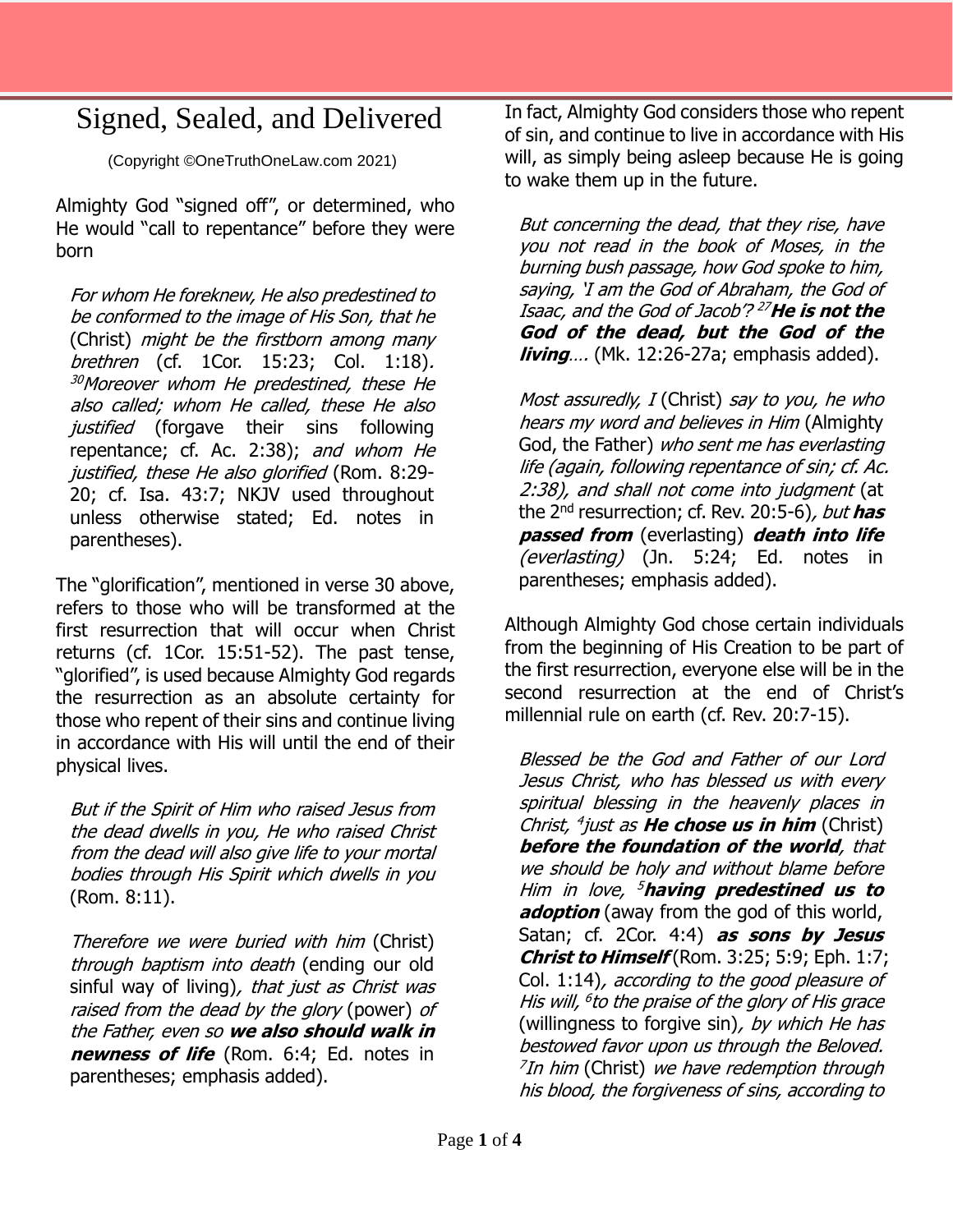the riches of His (the Father's) grace (Eph. 1:3-7; cf. 1:11; Ed. notes in parentheses; emphasis added).

As Almighty God is not willing that anyone perish forever (cf. 2Pet. 3:9), it is His prerogative who he calls to repentance and when He calls them.

What if God, wanting to show His wrath and to make His power known, endured with much longsuffering the vessels of wrath prepared for destruction, <sup>23</sup> and that He might make known the riches of His glory on the vessels of mercy, **which He had prepared beforehand** for glory (in the 1<sup>st</sup> resurrection), <sup>24</sup>even us **whom He called, not of the Jews only, but also of the Gentiles** (Rom. 9:22-24; emphasis added).

Having decided a long time ago who He would call to repentance and when He would call them, Almighty God then "seals" these individuals following their request to be forgiven of sin, which is part of repentance and baptism. In other words, baptism is not a ceremony where someone "accepts Christ". Instead, it is an admission of guilt and a request for God's mercy to be extended so that the repentant person can have their past sins forgiven through the shed blood of Christ (cf. Heb. 9:22). Having been baptized, an individual is "sealed with" God's Holy Spirit. The English word "seal" comes from the Greek word (SGD 4972) which includes "a confirmation of one's testimony or promise".

In Him you also trusted after you heard the word of truth, the gospel of your salvation (being 'saved' from everlasting death); in whom also, having believed, **you were sealed with the Holy Spirit of promise** (Eph. 1:13; Ed. note in parenthesis; emphasis added).

However, should someone who has repented and been baptized start neglecting God's word, they

are on a dangerous course that could eventually lead to quenching His Holy Spirit, which is the theme of Christ's parable involving five foolish virgins (sees study: Five Foolish Virgins).

And **do not grieve the Holy Spirit of God, by which you were sealed** for the day of redemption (time of the resurrection from the dead; cf. Rom. 8:11) (Eph. 4:30; Ed. note in parenthesis; emphasis added).

**Do not quench the** (Holy) **Spirit** (1Thess. 5:19; Ed. note in parenthesis; emphasis added).

Receiving God's Holy Spirit at one's baptism acts as a deposit toward the full price, which is inheriting everlasting life at Christ's return.

(God the Father) who also has **sealed us and given us the** (Holy) **Spirit in our hearts as a deposit** (2Cor. 1:22; cf. 5:5; Ed. notes in parentheses; emphasis added).

Again, this deposit can be withdrawn if someone returns to a sinful way of life.

Nevertheless the solid foundation of God stands, **having this seal**: "The Lord knows those who are His," and, "**Let everyone who names the name of the Lord depart from iniquity.**" (2Tim. 2:10; emphasis added).

Much of Christianity misses this important connection about being sealed with God's Holy Spirit. Specifically, anyone wishing to be sealed needs to express a deep and genuine concern about departing from iniquity (2Tim. 2:10), which means ceasing from the transgression of God's law (1Jn.3:4).

…. **the Holy Spirit which God has given to those who obey Him** (Ac. 5:32b; emphasis added).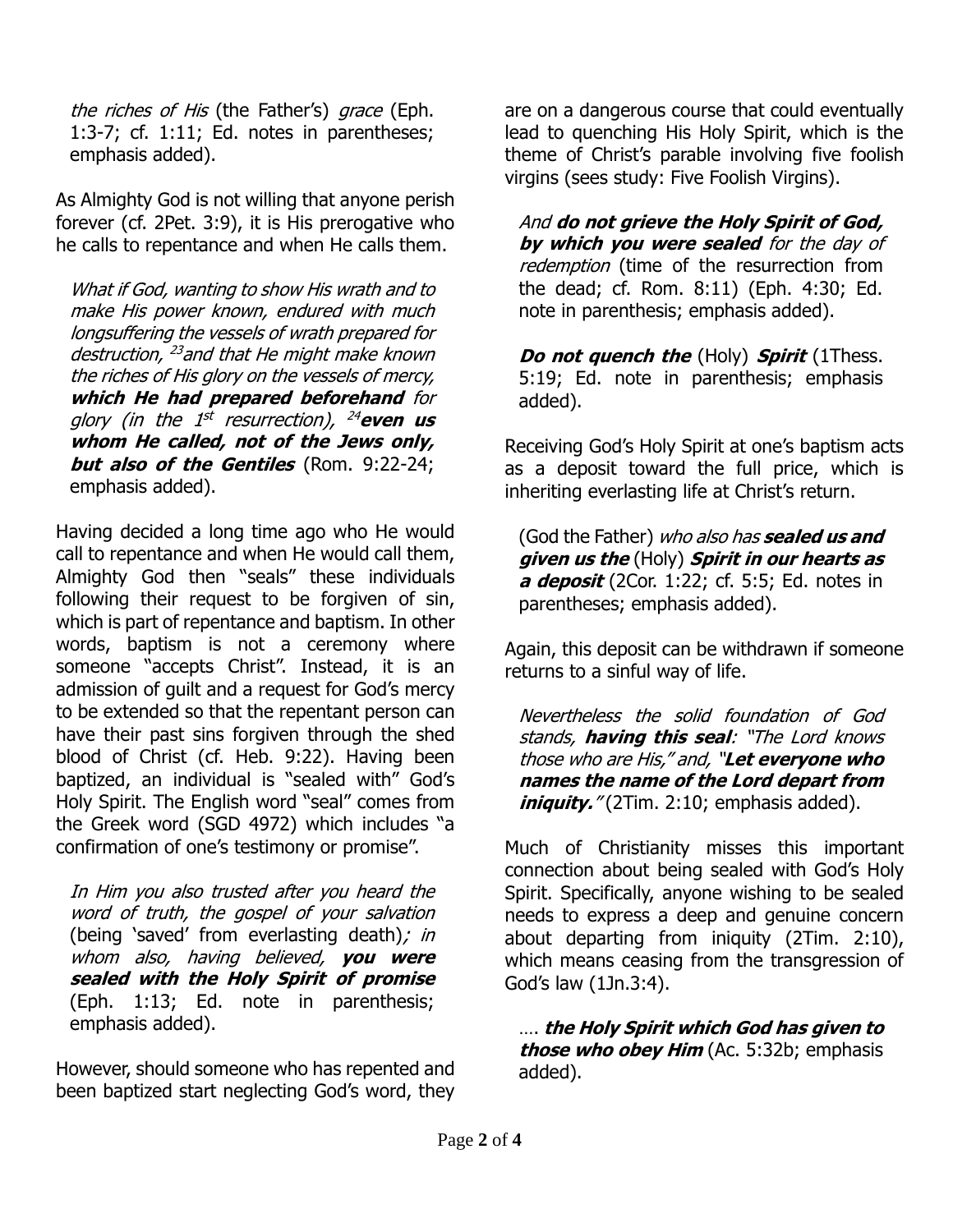(The) elect according to the foreknowledge of God the Father, **in sanctification** (being set apart for holy conduct) **of the** (Holy) **Spirit, for obedience** and sprinkling of the blood of Jesus Christ (1Pet. 1:2; cf. Rom. 1:5; Ed. notes in parentheses; emphasis added).

## Bind up the testimony, **seal the law among my disciples** (Isa. 8:16; emphasis added).

In other words, Christ was willing to have his blood sprinkled so that everyone's past sins can be forgiven, but NOT so they can continue breaking his Father's law and commandments which is the reason Christ had to die in the first place.

What shall we say then? Shall we continue in sin that grace (forgiveness) may abound? <sup>2</sup>Certainly not! How shall we who died to sin live any longer in it? (Rom. 6:1-2; Ed. note in parenthesis).

What then? Shall we sin because we are not under the (penalty of the) law (which is everlasting death; cf. Rom. 6:23a) but under grace? Certainly not! (Rom. 6:15; Ed. notes in parentheses).

The default position in much of Christianity is that mankind is incapable of obeying God's law and commandments; therefore Christ "fulfilled the law" by keeping it for us, which is contrary to many scriptures on this subject.

For this commandment which I command you today, it is not too mysterious for you, nor is it far off. 12 It is not in heaven, that you should say, 'Who will ascend into heaven for us and being it to us, that we may hear it and do it?'  $13$ Nor is it beyond the sea, that you should say. 'Who will go over the sea for us and bring it to us, that we may hear it and do it?' <sup>14</sup>But the word is very near you, in your mouth and in

your heart, **that you may do it** (Dt. 30:11- 14; emphasis added).

By the time of Christ's return there will be one hundred and forty-four thousand sealed by God's Holy Spirit, along with an innumerable multitude.

Then I (John) saw another angel ascending from the east, having the seal of the living God. And he cried with a loud voice to the four angels to whom it was granted to harm the earth and the sea, <sup>3</sup>saying, "Do not harm the earth, the sea, or the trees till we have sealed the servants of our God on their foreheads."  $4$ And I heard the number of those who were sealed. One hundred and forty-four thousand of all the tribes of the children of Israel were sealed (Rev. 7:2-4; Ed. note in parenthesis).

After these things I looked, and behold, a great multitude which no one could number, of all nations, tribes, peoples, and tongues, standing before the throne and before the Lamb (of God; Jesus Christ), clothed with white robes, with palm branches in their hands (Rev. 7:9; cf. Lev. 23:40; Jn. 12:13; Ed. note in parenthesis).

However, without God the Father's intervention in their lives, the majority of mankind will continue to reject His word and authority with impunity.

Because the carnal mind is enmity against God; for it is not subject to the law of God, nor indeed can be (Rom. 8:7).

Sadly, by walking contrary to God's word, people only harm themselves.

There is a way that seems right to a man, but its end is the way of death (Prov. 14:12; cf. 16:25).